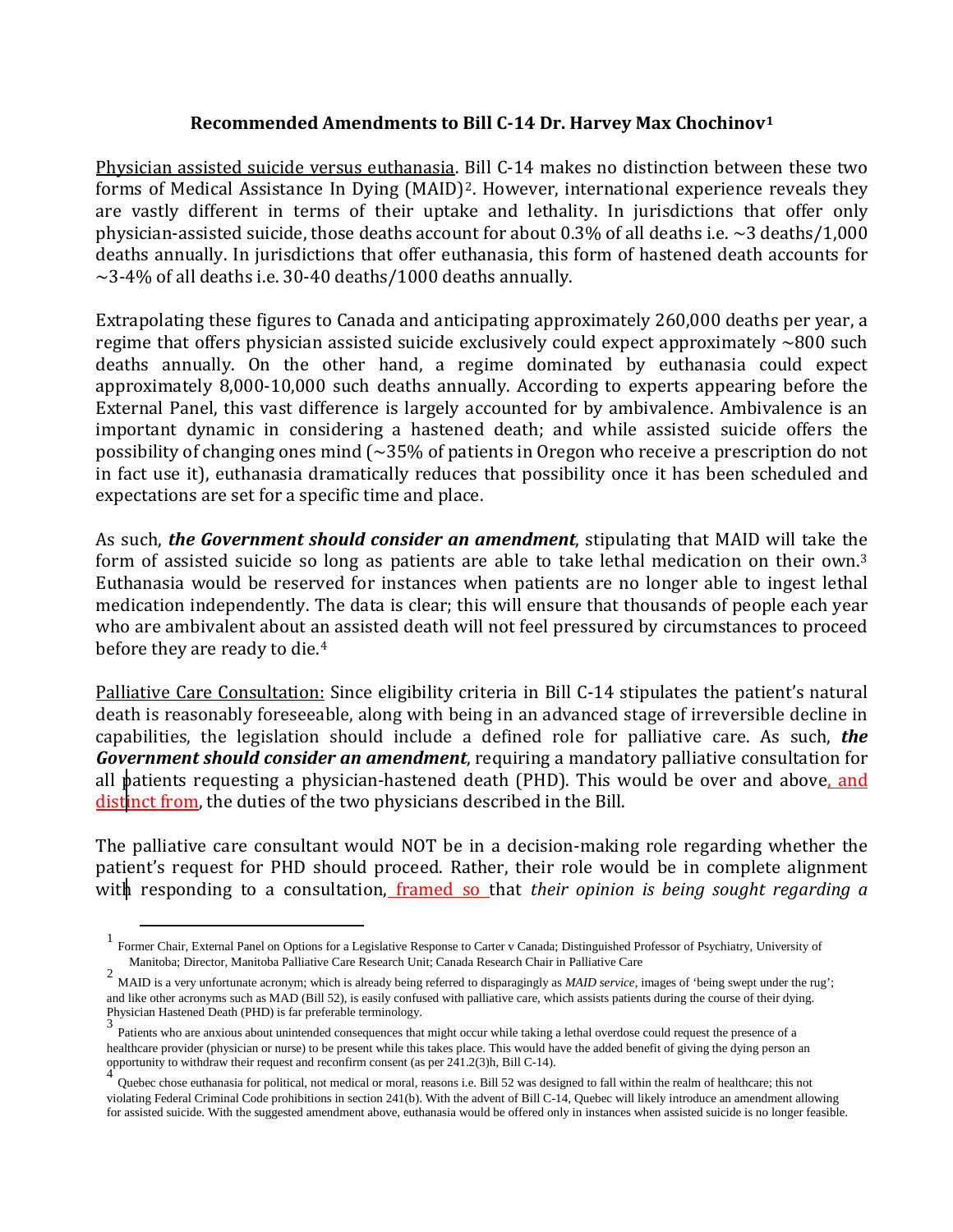*patient who wishes to pursue a hastened death; and to identify whatever sources of suffering might be moving the patient towards a wish to die, along with any and all suggestions for therapeutic responses that could mitigate the patients suffering.* On the basis of these consultations:

1) Palliative care clinicians would be able to identify all physical, psychosocial, existential and spiritual sources of distress underlying a request to die. *A wish to die can derive from many sources, be they physical, psychosocial, existential and spiritual. Palliative care, more so than any other area of medicine, is committed to a holistic approach to understanding patient experience. Given that the draft legislation stipulates that patients must be anticipating a death that is reasonably foreseeable, palliative care clinicians are ideally qualified to determine if there are alternative approaches might alleviate the suffering underlying a wish to die*.

2) Palliative care clinicians would be able to ensure patients are fully informed of all options that could be initiated on their behalf. *In order for patients requesting a hastened death to give fully informed consent, they MUST be aware of all of their options, and the potential benefits and risks associated with those options, before proceeding with a death hastening intervention.*

3) Palliative care clinicians would be able to enter this anonymized data into a national data base, in order to objectively and prospectively evaluate the benefits and/or problems associated with this new way for Canadians to relieve themselves of suffering. *Bill C-14 stipulates that the Government of Canada is committed to a thorough review in five years. Unless detailed, objective and comprehensive data is collected prospectively, there will be very little upon which Parliament will be able to base its decisions regarding whether C-14 should be narrowed, broadened or rescinded.*

Judicial Oversight: *The Government should consider an amendment* requiring judicial oversight and approval for all PHD requests before any death hastening measures are provided. While seemingly counterintuitive, this could increase accessibly for patients seeking PHD under the current criteria, while providing a solid foundation for Parliament's five-year review of the law, including any considerations for expanded eligibility criteria. Judicial oversight would, 1) remove decision making authority from healthcare professionals, confining their role to the evaluation and treatment of patient suffering; and for those who choose to include PHD within their scope of practice, administering death-hastening measures. This would significantly increase the number of healthcare professionals prepared to engage with patients requesting PHD; hence increasing access; 2) insulate healthcare institutions and professions from any perceived or real hazards associated with PHD (i.e. healthcare institutions would remain *safe spaces;* and allaying concerns regarding the integrity of medicine); 3) yield a precedent-based, consistent and clearly articulated set of benchmarks as to when the proposed eligibility threshold criteria have been met.

**Why the safeguards outlined in Bill C-14 are critically important and must be maintained.** Limit availability to patients for whom death is 'reasonably foreseeable': Oregon's Death with Dignity Act allows for physician-assisted suicide only for patients with less than 6 months to live. After 17 years of experience, the External Panel heard that even its strongest proponents object to expanding eligibility to patients with 1 year to live. Quebec also deliberated for several years in arriving at Bill 52. After extensive consultation and public engagement, Quebec landed on